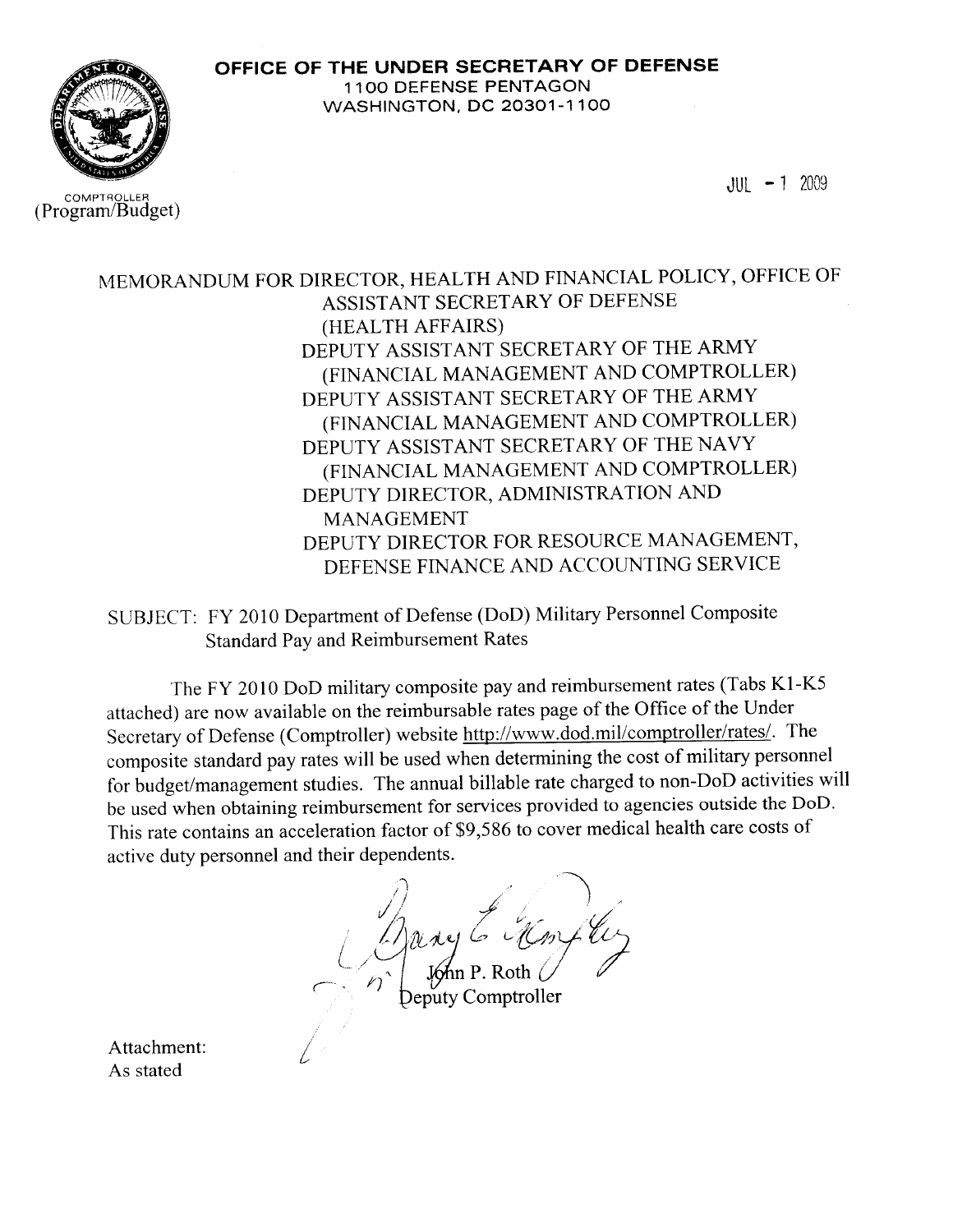## MILITARY COMPOSITE STANDARD PAY AND REIMBURSEMENT RATES FISCAL YEAR 2010

# **OVERVIEW**

 The Military Composite Standard Pay and Reimbursement Rates are calculated in accordance with provisions of Volume 11A, Chapter 6, Appendix I of the "DoD Financial Management Regulation" (DoD 7000.14R).

The "Annual Department of Defense (DoD) Composite Rate" shall be used when determining the cost of military personnel for budget/management studies.

• Rates **include** a per capita normal cost of \$5,642 for Medicare-Eligible Retiree Health Care (MERHC) accruals. Beginning with FY 2006, the MERHC accruals are paid from the permanent, indefinite appropriations of the General Fund of the Treasury instead of the military personnel appropriations. However, for budget purposes, MERHC accruals continue to be counted as part of the Military Departments' discretionary budget authority. Therefore, the MERHC accruals must be included for determining the cost of military personnel for budget/management studies, but may not be included in reimbursements to the Services' personnel accounts during the year of execution (FY 2010).

The "Annual Rate Billable to Other Federal Agencies" shall be used when obtaining reimbursement for services provided to agencies outside of the DoD.

- Rates **include an acceleration factor of \$9,586** to cover medical health care costs of active duty personnel and their dependents. The acceleration factor prior to FY 2006 was based on a percentage of the DoD Composite Rate (e.g., 8 percent for officers; 16 percent for enlisted).
- Rates **exclude** the per capita normal cost of \$5,642 for Medicare-Eligible Retiree Health Care (MERHC) accruals. Beginning with FY 2006, the MERHC accruals are paid from the General Fund of the Treasury and cannot be reimbursed to the Services' personnel accounts during the year of execution (FY 2009).

The FY 2010 Military Composite Standard Pay and Reimbursement Rates for Army, Navy, Marine Corps and Air Force are effective October 1, 2009.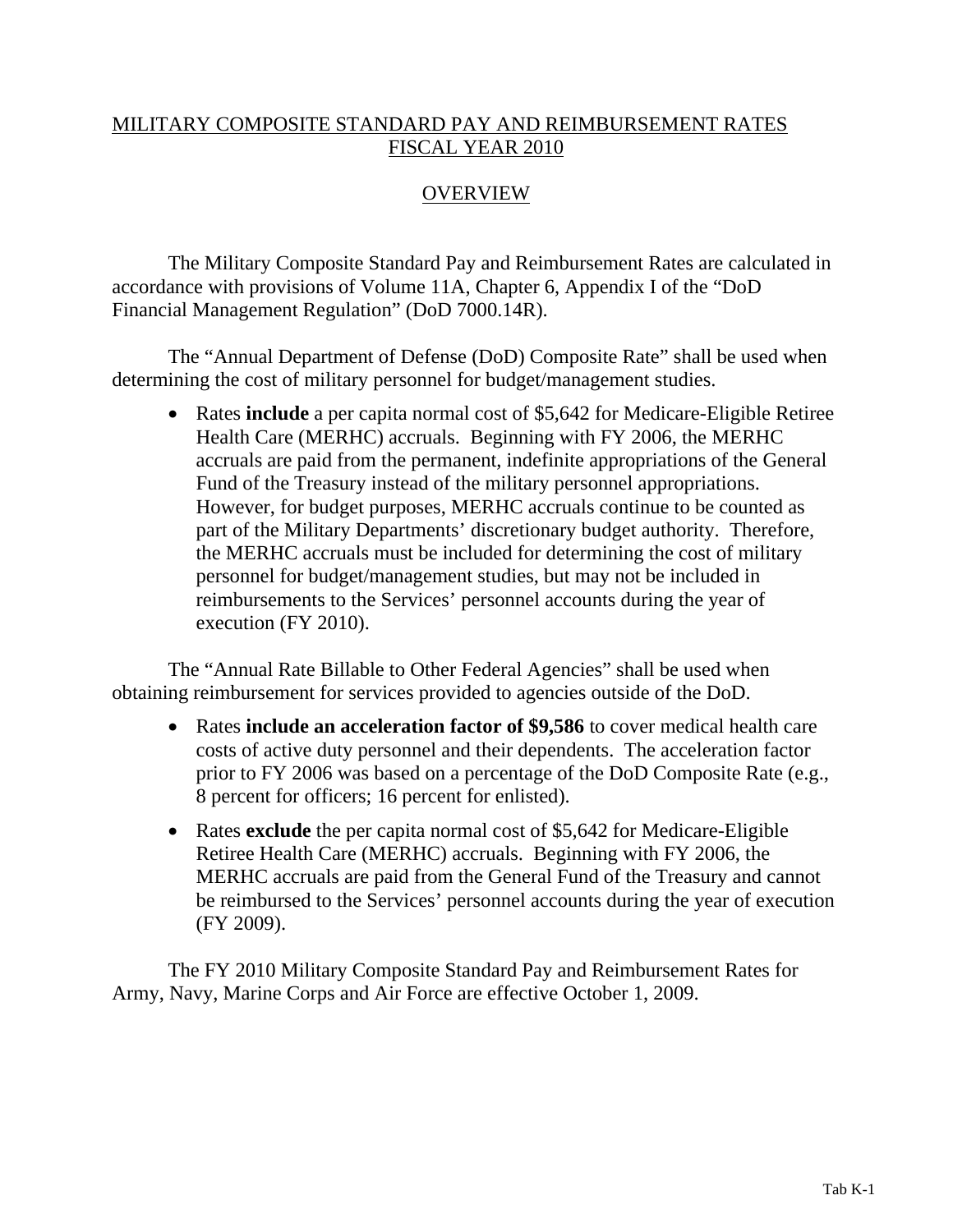#### **MILITARY COMPOSITE STANDARD PAY AND REIMBURSEMENT RATES DEPARTMENT OF THE ARMY FOR FISCAL YEAR 2010 1/**

| <b>MILITARY</b><br><b>PAY</b><br><b>GRADE</b> | <b>AVERAGE</b><br><b>BASIC PAY</b> | <b>ANNUAL</b><br><b>DOD</b><br><b>COMPOSITE</b><br>$RATE$ <sup>2/</sup> | <b>ANNUAL RATE</b><br><b>BILLABLE TO</b><br><b>OTHER</b><br><b>FEDERAL</b><br>3/4/<br><b>AGENCIES</b> |
|-----------------------------------------------|------------------------------------|-------------------------------------------------------------------------|-------------------------------------------------------------------------------------------------------|
|                                               |                                    |                                                                         |                                                                                                       |
| $O-10$                                        | $$181,248$ 5/                      | \$284,829                                                               | \$288,773                                                                                             |
| $O-9$                                         | 180,660                            | 288,178                                                                 | 292,122                                                                                               |
| $O-8$                                         | 157,728                            | 262,265                                                                 | 266,209                                                                                               |
| $O-7$                                         | 138,019                            | 237,415                                                                 | 241,359                                                                                               |
| $O-6$                                         | 116,598                            | 223,003                                                                 | 226,947                                                                                               |
| $O-5$                                         | 94,825                             | 186,055                                                                 | 189,999                                                                                               |
| $O-4$                                         | 79,588                             | 158,469                                                                 | 162,413                                                                                               |
| $O-3$                                         | 62,615                             | 131,466                                                                 | 135,410                                                                                               |
| $O-2$                                         | 47,259                             | 101,725                                                                 | 105,669                                                                                               |
| $O-1$                                         | 37,019                             | 82,418                                                                  | 86,362                                                                                                |
| $WO-5$                                        | \$92,948                           | \$181,169                                                               | \$185,113                                                                                             |
| $WO-4$                                        | 76,010                             | 156,268                                                                 | 160,212                                                                                               |
| $WO-3$                                        | 62,860                             | 133,299                                                                 | 137,243                                                                                               |
| $WO-2$                                        | 51,031                             | 110,880                                                                 | 114,824                                                                                               |
| $WO-1$                                        | 45,357                             | 99,333                                                                  | 103,277                                                                                               |
| $E-9$                                         | \$69,622                           | \$135,993                                                               | \$139,937                                                                                             |
| $E-8$                                         | 55,387                             | 115,394                                                                 | 119,338                                                                                               |
| $E-7$                                         | 47,311                             | 103,211                                                                 | 107,155                                                                                               |
| $E-6$                                         | 37,654                             | 87,688                                                                  | 91,632                                                                                                |
| $E-5$                                         | 30,709                             | 72,934                                                                  | 76,878                                                                                                |
| $E-4$                                         | 24,912                             | 59,993                                                                  | 63,937                                                                                                |
| $E-3$                                         | 20,442                             | 52,095                                                                  | 56,039                                                                                                |
| $E-2$                                         | 18,666                             | 51,844                                                                  | 55,788                                                                                                |
| $E-1$                                         | 15,528                             | 48,607                                                                  | 52,551                                                                                                |
| <b>CADETS</b>                                 | \$11,714                           | \$17,046                                                                | Not applicable                                                                                        |

- **1/** Effective fiscal year 2005, military personnel services for Foreign Military Sales (FMS) shall be priced using the Composite Rates that already include permanent change of station (PCS) expense and shall no longer use the actual PCS expense for PCS moves to support a FMS case. Effective FY 2006, the military personnel services for FMS shall be priced using the DoD Composite Rate plus the acceleration factor shown in Tab K-1. Reimbursement of the acceleration factor shall be deposited into the Defense Health Program (97\*0130). Reimbursement of the per capita normal cost for Medicare-eligible retiree health care (MERHC) accrual shall be deposited into the Miscellaneous Receipts Account 3041. The next update of the DoD FMR Vol. 15 Section 070203 will reflect these change.
- **2/** The annual DoD composite rate includes the following military personnel appropriation costs: average basic pay plus retired pay accrual, Medicare-eligible retiree health care (MERHC) accrual, basic allowance for housing, basic allowance for subsistence, incentive and special pay, permanent change of station expenses, and miscellaneous pay. **Includes** a per capita normal cost of \$5,642 for MERHC accrual -- **see Tab K-1**.
- **3/** The annual rate billable to Other Federal Agencies recovers additional military related health care costs financed by the Defense Health Program. The annual billable rate includes an acceleration factor of \$9,586 for all personnel. **Excludes** per capita normal cost of \$5,642 for MERHC accrual -- **see Tab K-1**.
- **4/** To compute a Daily Rate, apply a factor of .00439. To compute an Hourly Rate, apply a factor of .00055.
- **5/** Basic pay for these officers is limited to the rate of basic pay for Level II of the Executive Schedule, which currently is \$181,248 per year.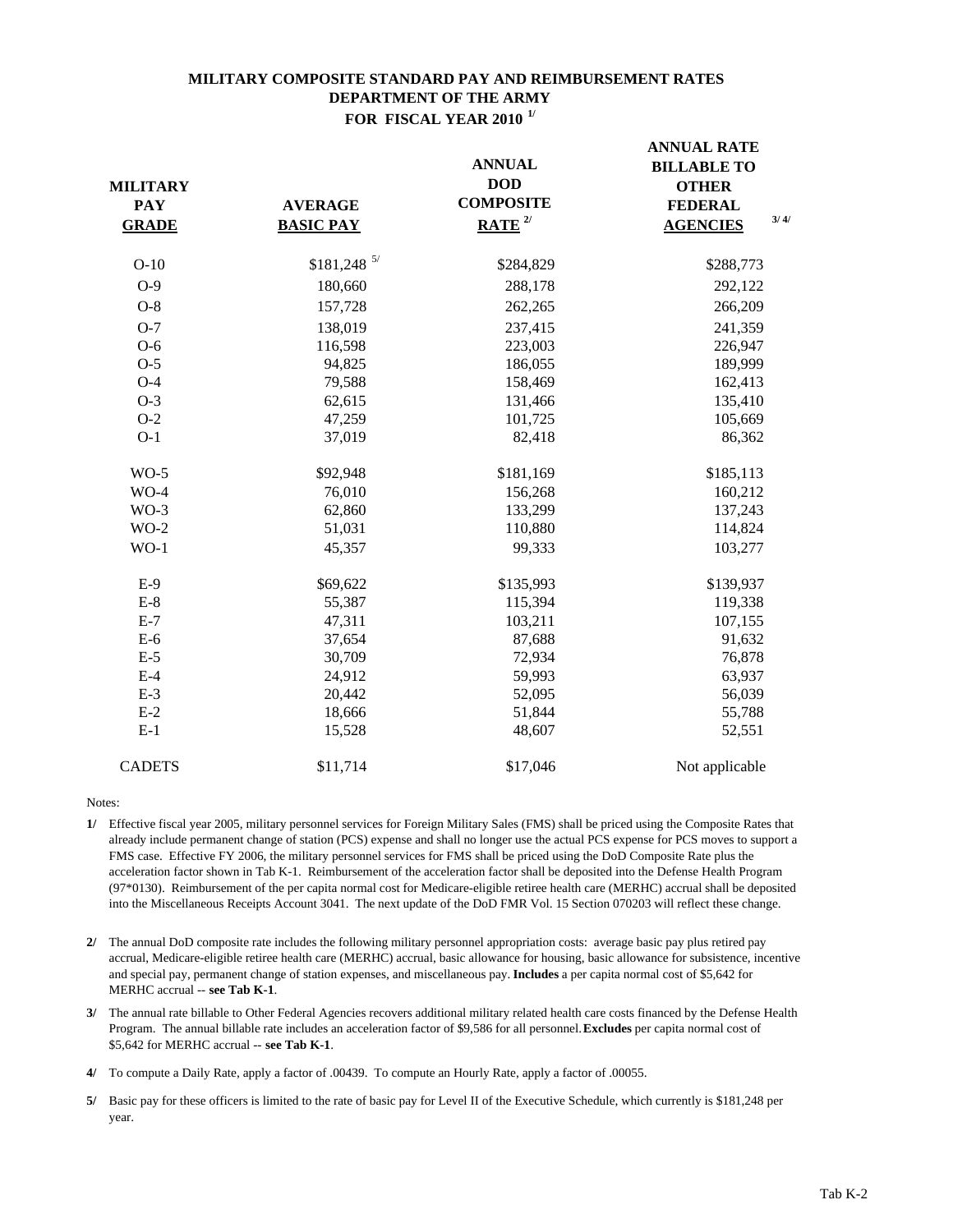## **MILITARY COMPOSITE STANDARD PAY AND REIMBURSEMENT RATES DEPARTMENT OF THE NAVY FOR FISCAL YEAR 2010 1/**

**ANNUAL RATE** 

| <b>MILITARY</b><br><b>PAY</b><br><b>GRADE</b> | <b>AVERAGE</b><br><b>BASIC PAY</b> | <b>ANNUAL DOD</b><br><b>COMPOSITE</b><br>$RATE$ <sup>2/</sup> | ANNUAL NATE<br><b>BILLABLE TO</b><br><b>OTHER</b><br><b>FEDERAL</b><br>3/4/<br><b>AGENCIES</b> |  |
|-----------------------------------------------|------------------------------------|---------------------------------------------------------------|------------------------------------------------------------------------------------------------|--|
| $O-10$                                        | $$181,248$ <sup>5/</sup>           | \$289,531                                                     | \$293,475                                                                                      |  |
| $O-9$                                         | 180,215                            | 291,355                                                       | 295,299                                                                                        |  |
| $O-8$                                         | 157,632                            | 263,241                                                       | 267,185                                                                                        |  |
| $O-7$                                         | 136,295                            | 235,258                                                       | 239,202                                                                                        |  |
| $O-6$                                         | 114,649                            | 216,854                                                       | 220,798                                                                                        |  |
| $O-5$                                         | 92,346                             | 186,384                                                       | 190,328                                                                                        |  |
| $O-4$                                         | 78,185                             | 169,096                                                       | 173,040                                                                                        |  |
| $O-3$                                         | 63,802                             | 146,153                                                       | 150,097                                                                                        |  |
| $O-2$                                         | 50,043                             | 113,865                                                       | 117,809                                                                                        |  |
| $O-1$                                         | 37,293                             | 92,068                                                        | 96,012                                                                                         |  |
| $WO-5$                                        | \$91,267                           | \$177,664                                                     | \$181,608                                                                                      |  |
| $WO-4$                                        | 80,789                             | 158,579                                                       | 162,523                                                                                        |  |
| $WO-3$                                        | 68,667                             | 141,376                                                       | 145,320                                                                                        |  |
| $WO-2$                                        | 56,947                             | 125,415                                                       | 129,359                                                                                        |  |
| $WO-1$                                        | ----                               | $---$                                                         | ----                                                                                           |  |
| $E-9$                                         | \$69,429                           | \$137,541                                                     | \$141,485                                                                                      |  |
| $E-8$                                         | 55,236                             | 117,577                                                       | 121,521                                                                                        |  |
| $E-7$                                         | 47,050                             | 105,214                                                       | 109,158                                                                                        |  |
| $E-6$                                         | 38,495                             | 91,797                                                        | 95,741                                                                                         |  |
| $E-5$                                         | 30,911                             | 78,820                                                        | 82,764                                                                                         |  |
| $E-4$                                         | 24,832                             | 64,966                                                        | 68,910                                                                                         |  |
| $E-3$                                         | 21,063                             | 54,661                                                        | 58,605                                                                                         |  |
| $E-2$                                         | 19,235                             | 48,943                                                        | 52,887                                                                                         |  |
| $E-1$                                         | 17,154                             | 44,472                                                        | 48,416                                                                                         |  |
| <b>CADETS</b>                                 | \$11,395                           | \$17,080                                                      | Not applicable                                                                                 |  |
|                                               |                                    |                                                               |                                                                                                |  |

- **1/** Effective fiscal year 2005, military personnel services for Foreign Military Sales (FMS) shall be priced using the Composite Rates that already include permanent change of station (PCS) expense and shall no longer use the actual PCS expense for PCS moves to support a FMS case. Effective FY 2006, the military personnel services for FMS shall be priced using the DoD Composite Rate plus the acceleration factor shown in Tab K-1. Reimbursement of the acceleration factor shall be deposited into the Defense Health Program (97\*0130). Reimbursement of the per capita normal cost for Medicare-eligible retiree health care (MERHC) accrual shall be deposited into the Miscellaneous Receipts Account 3041. The next update of the DoD FMR Vol. 15 Section 070203 will reflect these change.
- **2/** The annual DoD composite rate includes the following military personnel appropriation costs: average basic pay plus retired pay accrual, Medicare-eligible retiree health care (MERHC) accrual, basic allowance for housing, basic allowance for subsistence, incentive and special pay, permanent change of station expenses, and miscellaneous pay. **Includes** a per capita normal cost of \$5,642 for MERHC accrual -- **see Tab K-1**.
- **3/** The annual rate billable to Other Federal Agencies recovers additional military related health care costs financed by the Defense Health Program. The annual billable rate includes an acceleration factor of \$9,586 for all personnel. **Excludes** per capita normal cost of \$5,642 for MERHC accrual -- **see Tab K-1**.
- **4/** To compute a Daily Rate, apply a factor of .00439. To compute an Hourly Rate, apply a factor of .00055.
- **5/** Basic pay for these officers is limited to the rate of basic pay for Level II of the Executive Schedule, which currently is \$181,248 per year.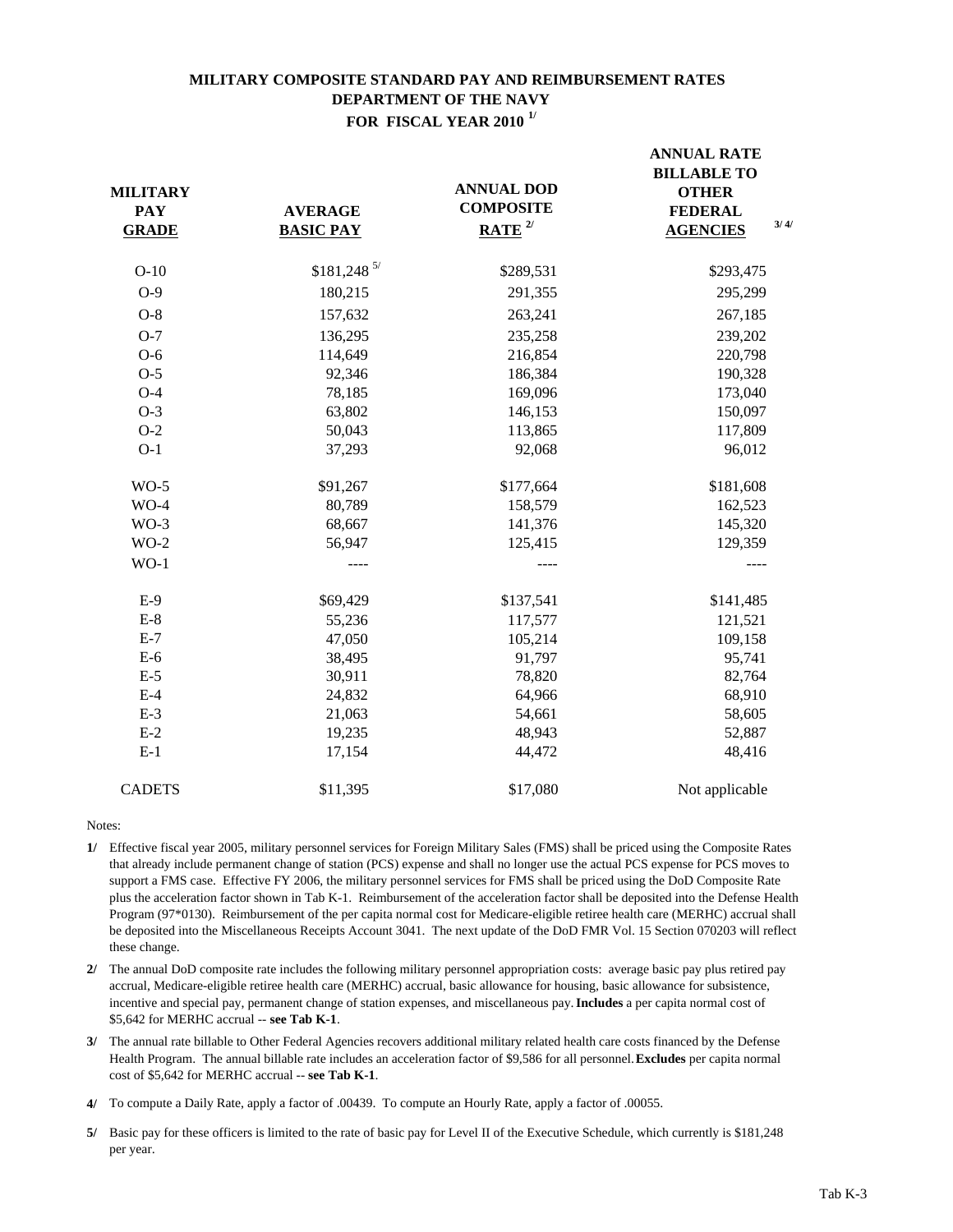## **MILITARY COMPOSITE STANDARD PAY AND REIMBURSEMENT RATES U.S. MARINE CORPS FOR FISCAL YEAR 2010 1/**

| <b>MILITARY</b><br><b>PAY</b><br><b>GRADE</b> | <b>AVERAGE</b><br><b>BASIC PAY</b> | <b>ANNUAL DOD</b><br><b>COMPOSITE</b><br>$RATE$ <sup>2/</sup> | <b>ANNUAL RATE</b><br><b>BILLABLE TO</b><br><b>OTHER</b><br><b>FEDERAL</b><br>3/4/<br><b>AGENCIES</b> |
|-----------------------------------------------|------------------------------------|---------------------------------------------------------------|-------------------------------------------------------------------------------------------------------|
| $O-10$                                        | $$177,001$ 5/                      | \$257,984                                                     | \$261,928                                                                                             |
| $O-9$                                         | 176,933                            | 274,190                                                       | 278,134                                                                                               |
| $O-8$                                         | 159,773                            | 254,979                                                       | 258,923                                                                                               |
| $O-7$                                         | 137,750                            | 232,743                                                       | 236,687                                                                                               |
| $O-6$                                         | 116,513                            | 206,060                                                       | 210,004                                                                                               |
| $O-5$                                         | 93,482                             | 174,214                                                       | 178,158                                                                                               |
| $O-4$                                         | 80,015                             | 154,387                                                       | 158,331                                                                                               |
| $O-3$                                         | 65,173                             | 130,984                                                       | 134,928                                                                                               |
| $O-2$                                         | 49,621                             | 107,672                                                       | 111,616                                                                                               |
| $O-1$                                         | 35,994                             | 83,134                                                        | 87,078                                                                                                |
| $WO-5$                                        | \$87,830                           | \$164,726                                                     | \$168,670                                                                                             |
| $WO-4$                                        | 76,341                             | 147,579                                                       | 151,523                                                                                               |
| $WO-3$                                        | 64,137                             | 129,285                                                       | 133,229                                                                                               |
| $WO-2$                                        | 54,253                             | 114,567                                                       | 118,511                                                                                               |
| $WO-1$                                        | 47,883                             | 104,403                                                       | 108,347                                                                                               |
| $E-9$                                         | \$70,917                           | \$135,783                                                     | \$139,727                                                                                             |
| $E-8$                                         | 55,625                             | 113,422                                                       | 117,366                                                                                               |
| $E-7$                                         | 46,281                             | 99,440                                                        | 103,384                                                                                               |
| $E-6$                                         | 37,887                             | 87,398                                                        | 91,342                                                                                                |
| $E-5$                                         | 29,930                             | 71,627                                                        | 75,571                                                                                                |
| $E-4$                                         | 24,586                             | 58,824                                                        | 62,768                                                                                                |
| $E-3$                                         | 20,929                             | 50,953                                                        | 54,897                                                                                                |
| $E-2$                                         | 19,235                             | 46,421                                                        | 50,365                                                                                                |
| $E-1$                                         | 16,408                             | 41,913                                                        | 45,857                                                                                                |

- **1/** Effective fiscal year 2005, military personnel services for Foreign Military Sales (FMS) shall be priced using the Composite Rates that already include permanent change of station (PCS) expense and shall no longer use the actual PCS expense for PCS moves to support a FMS case. Effective FY 2006, the military personnel services for FMS shall be priced using the DoD Composite Rate plus the acceleration factor shown in Tab K-1. Reimbursement of the acceleration factor shall be deposited into the Defense Health Program (97\*0130). Reimbursement of the per capita normal cost for Medicare-eligible retiree health care (MERHC) accrual shall be deposited into the Miscellaneous Receipts Account 3041. The next update of the DoD FMR Vol. 15 Section 070203 will reflect these change.
- **2/** The annual DoD composite rate includes the following military personnel appropriation costs: average basic pay plus retired pay accrual, Medicare-eligible retiree health care (MERHC) accrual, basic allowance for housing, basic allowance for subsistence, incentive and special pay, permanent change of station expenses, and miscellaneous pay. **Includes** a per capita normal cost of \$5,642 for MERHC accrual -- **see Tab K-1**.
- **3/** The annual rate billable to Other Federal Agencies recovers additional military related health care costs financed by the Defense Health Program. The annual billable rate includes an acceleration factor of \$9,586 for all personnel. **Excludes** per capita normal cost of \$5,642 for MERHC accrual -- **see Tab K-1**.
- **4/** To compute a Daily Rate, apply a factor of .00439. To compute an Hourly Rate, apply a factor of .00055.
- **5/** Basic pay for these officers is limited to the rate of basic pay for Level II of the Executive Schedule, which currently is \$181,248 per year.